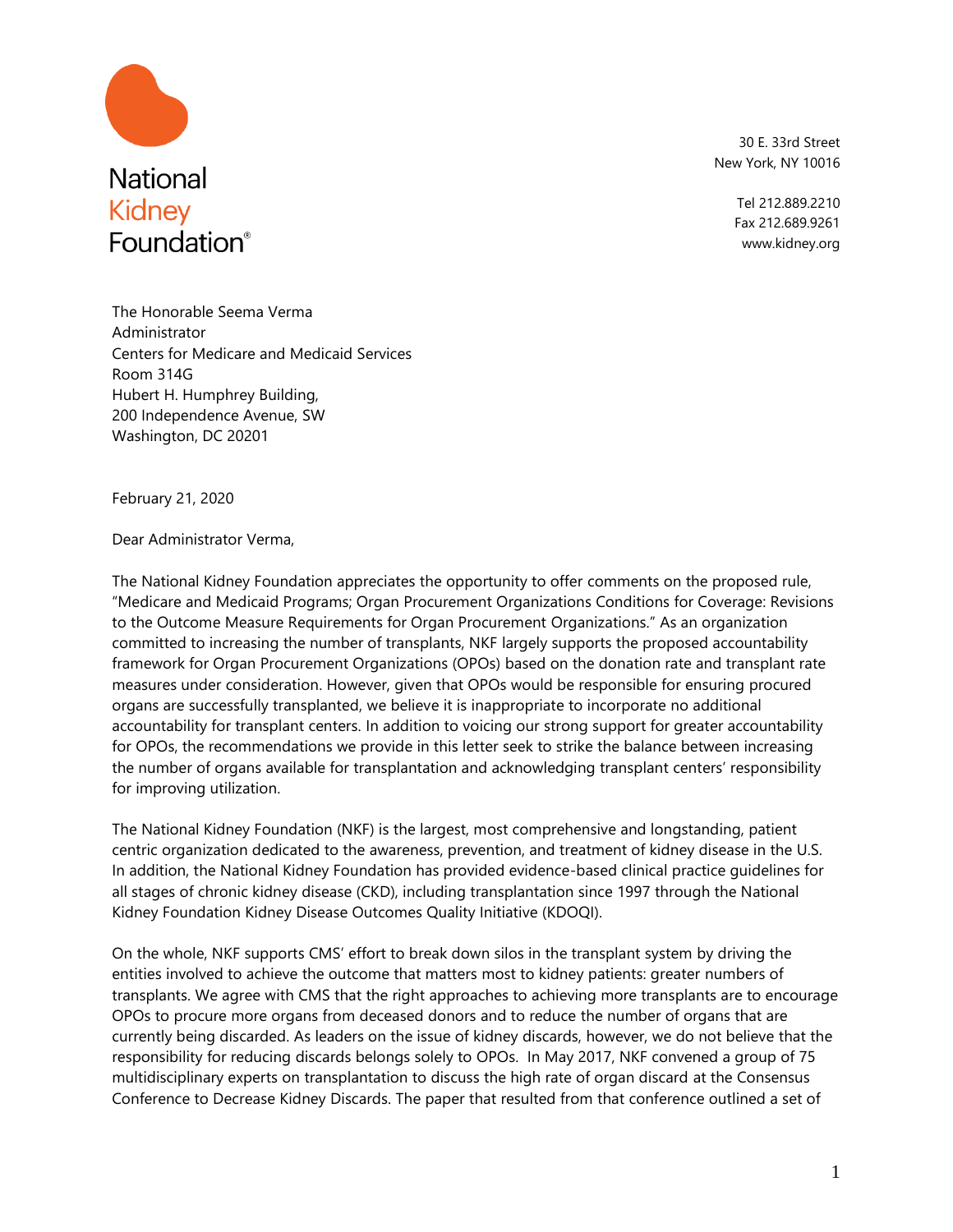> Tel 212.889.2210 Fax 212.689.9261 www.kidney.org

actionable steps to improve utilization and reduce discards. The recommendations acknowledge the interdependent relationship between OPOs and transplant centers and emphasize that reducing discards will be most successfully achieved by holding both entities accountable for improving patient access to transplantation. However, NKF agrees that OPOs have some responsibility for ensuring organs are successfully transplanted and not discarded. While our preference is that both the transplant and donation rate measures are paired with an organ offer acceptance rate measure for transplant centers, we would support the transplant rate measure as proposed. As to the donation rate measure, we do not support revising the definition of "donor" to require that the organ be transplanted until such time as the donation rate measure is paired with an organ offer acceptance rate measure. We disagree with CMS' rationale that a donation rate measure for OPOs should be targeted at discouraging the discard of procured donors and we note that an organ offer acceptance rate measure for transplant centers would be a more effective means of encouraging transplantation of single organs from older donors or donors after cardiac death. Aside from the proposed changes to the definition of donor, NKF supports the donation rate measure.

In addition to our concerns regarding holding OPOs accountable for reducing organ discards, we note that the current proposal rests on the strength of the relationship between OPOs and transplant centers and the expectation that OPOs can leverage that relationship to influence transplant centers' organ acceptance practices. NKF agrees that improvements can be achieved through close relationships that engender collaboration and dissemination of best practices and, in fact, also, that OPOs should be incentivized to do more to ensure successful placement of organs. However, holding OPOs entirely accountable for transplantation may serve only to fracture the relationships between OPOs and transplant centers as transplant surgeons face greater pressure to transplant more marginal organs in an environment where transplant centers are currently rewarded for risk aversion. In addition, the recent elimination of the DSA in favor of a 250 NM circle around the donor hospital means that OPOs must maintain close relationships with more donor hospitals and transplant centers distributed across a larger area, decreasing the likelihood that any single relationship can transform transplant center practice. Of even greater consequence is the probability that OPOs are simply unable to meaningfully influence transplant center behavior. To our knowledge, there is no evidence that the transplant centers that are using "less than perfect" organs are doing so because of influence from the OPO. If CMS is overestimating the clout of the OPO, the result will be the decertification of multiple OPOs, disrupting the transplant system without providing any additional access to transplant for patients.

NKF appreciates the Administration's commitment to giving more patients the opportunity to benefit from a kidney transplant. As proposed, however, the regulation is unlikely to achieve its intent without the potential for significant unintended effect. It is imperative that CMS pairs the new OPO measures with the development and implementation of a new accountability framework for transplant centers. Transplant centers are currently evaluated by CMS and the Organ Procurement and Transplantation Network (OPTN) based on measures of one-year post-transplant patient and graft survival. These measures fail to capture patient's preferences and values for transplant, cause risk aversion, do not incentivize transplant centers to perform higher cost transplants and do nothing to address the crisis of transplant centers declining many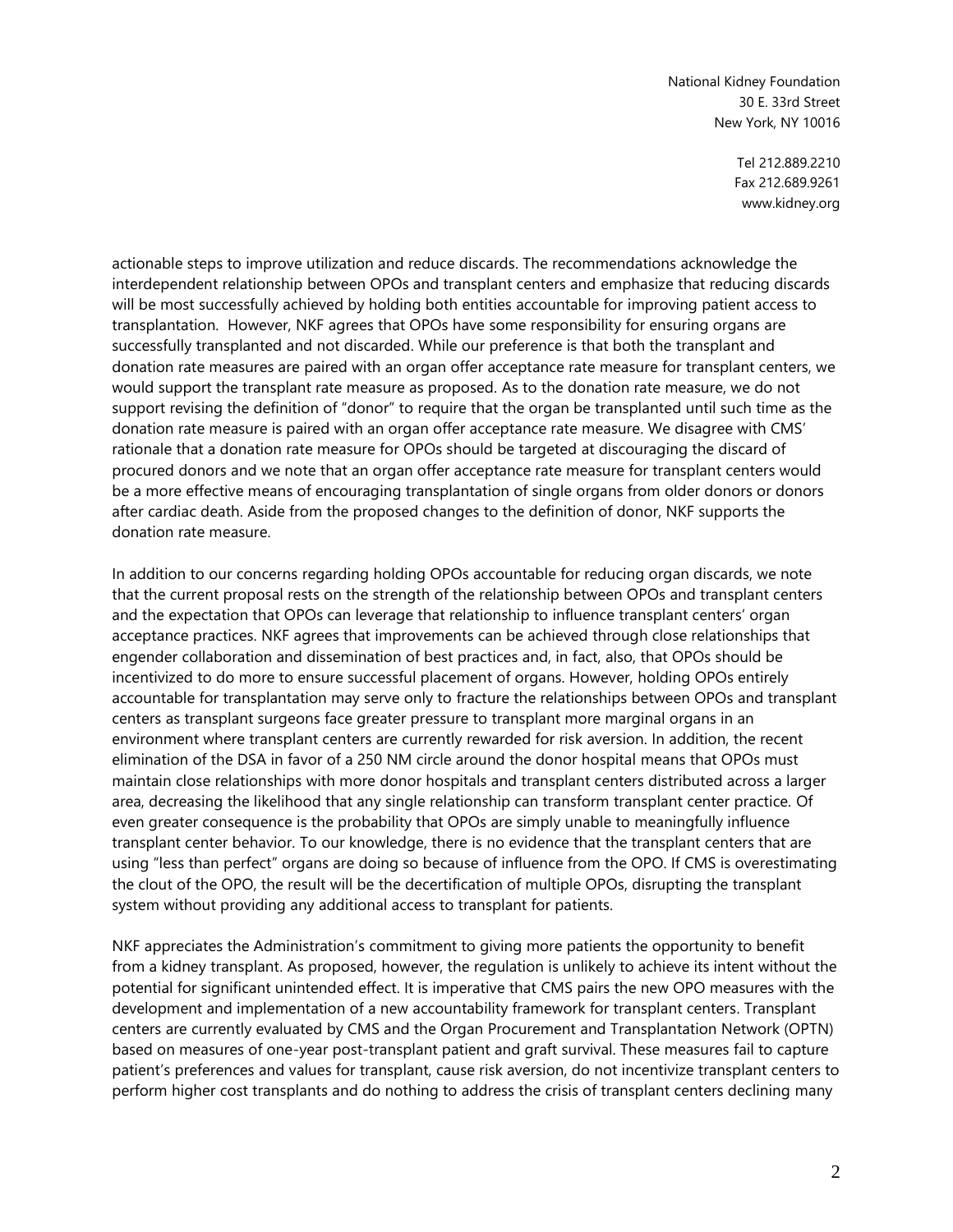> Tel 212.889.2210 Fax 212.689.9261 www.kidney.org

potentially clinical valuable organs on behalf of the patient without her or his knowledge.<sup>1</sup> It is essential that the proposed OPO performance measures be paired with a performance measure for transplant centers based on organ offer acceptance rate. An organ offer acceptance rate measure would dramatically improve the success of the proposed rule by encouraging transplant centers to accept more of the organs that OPOs are expected to procure, creating a positive feedback loop that will result in more patients receiving transplants. A recent report by Mohan et al. found that transplant recipients who received a deceased donor kidney received a median of 17 offers over 422 days.<sup>2</sup> Clearly, there is much to be gained by holding transplant centers accountable for improving their acceptance practices. An organ offer acceptance rate would also provide the transparency that patients demand into organs being declined on their behalf. More generally, NKF believes that an organ offer acceptance rate measure is a first step toward implementing an accountability framework for transplant centers that is patient-centered, improves access to transplant, and enables a holistic evaluation of transplant center performance.

NKF applauds the Administration for its goal of doubling the number of kidneys available for transplant within the next decade. We agree that procuring more organs from deceased donors while significantly reducing the numbers of kidneys that are discarded are straightforward ways to transplant significantly more patients, keeping more people off of dialysis for longer and savings more lives. We are eager to partner with the Administration and CMS to achieve these goals. We offer the following comments in the spirit of making the proposed rule as effective as possible on behalf of the patients we represent.

# **Summary Recommendations**

- NKF supports replacing the three current outcome measures for OPOs with two: the donation rate and transplantation rate measures.
- NKF strongly recommends pairing the proposed measures with an organ offer acceptance rate measure for transplant centers.
- NKF supports a denominator for both measures of total inpatient deaths in the DSA among patients 75 years of age or younger with any cause of death that would not be an absolute contraindication to organ donation.
- NKF supports the revised definition of "donor" only if the proposed rule is paired with a performance measure of organ offer acceptance rate for transplant centers.
- NKF does not believe any additional risk adjustment to the denominator of donation rate measure is required.
- NKF believes a risk adjustment methodology for statistically significant factors affecting transplantation rates could be appropriate.
- NKF supports holding OPOs operating in noncontiguous States, Commonwealths, and Territories accountable for the 25 percent threshold performance standard only if an organ offer acceptance rate measure is implemented for transplant centers.
- NKF supports evaluating OPO performance based on the lowest rate among the top 25 percent of donation rate and organ transplantation rate.

<sup>1</sup> <https://jamanetwork.com/journals/jamanetworkopen/fullarticle/2749266>

<sup>2</sup> *Ibid.*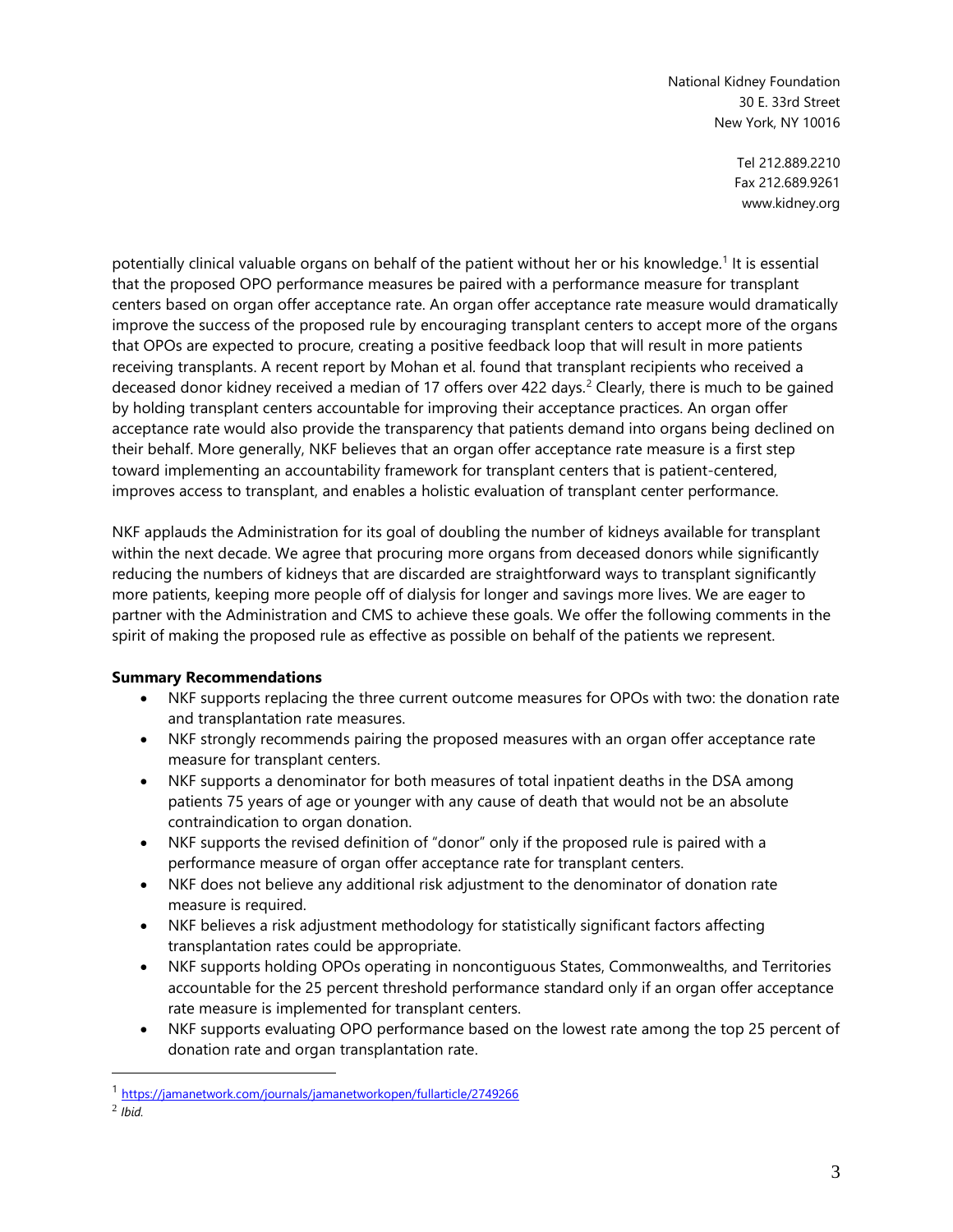> Tel 212.889.2210 Fax 212.689.9261 www.kidney.org

- NKF would be concerned about assessing OPO performance every 12 months. NKF recommends that a QAPI be mandated for an underperforming OPO less often than annually, but at least once during the 4-year recertification cycle. NKF supports making the results of the performance assessments public.
- NKF believes that CMS must include a mechanism to decertify OPOs prior to the 2022 recertification cycle, when the new accountability framework would go into effect.
- NKF supports the existing requirements for an OPO seeking to take over the service area of a decertified OPO or an OPO selected by CMS to take over a service area.
- NKF recommends that CMS proactively develop a robust process for how an existing OPO will promptly and effectively take over operations for an open service area in order to minimize disruptions to organ procurement.
- NKF recommends developing a learning collaborative for OPOs to facilitate communication between OPOs and the dissemination of best practices from high performers.

# **II. A. Proposed Changes to Outcome Requirements (§486.318)**

## Proposed Donation Rate and Transplantation Rate Measures

NKF has had longstanding concerns that the current OPO donation and yield metrics are not maximizing the recovery and utilization of kidneys and have failed to enable evaluation of OPO performance due to the reliance on unverified self-reported data. NKF supports replacing the three existing outcome measures based on the donation and yield metrics with the proposed donation rate and transplantation rate measures. We agree with CMS that there is value in having two measures that incentivize two similar, but distinct activities: pursuing every possible donor and procuring as many organs as possible from each donor. NKF has historically been agnostic with regards to the alternative OPO denominators as long as the denominator does not rely on unverified self-reported data and does not exclude potential donors. We believe that the proposed denominator of total inpatient deaths in the DSA among patients 75 years of age or younger with any cause of death that would not be an absolute contraindication to organ donation achieves both these goals.

NKF supports revising the definition of "donor" only if an organ offer acceptance rate measure is implemented for transplant centers. In response to CMS' concern that without a donation rate measure based on actual transplantation, there will be fewer incentives to procure and transplant single organs from older donors or donors after cardiac death, we have the following response. First, under this proposal, OPOs' organ procurement costs may not be paid for acquiring these organs unless they are transplanted. Organs from older donors or donors after cardiac death are already at higher risk of discard.<sup>3</sup> Second, as we have noted, we are concerned about the ability of OPOs to transform transplant center acceptance practices nationwide. NKF believes that these compounded disincentives will not result

<sup>3</sup> [https://journals.lww.com/transplantjournal/fulltext/2017/07000/Predictors\\_of\\_Deceased\\_Donor\\_Kidney\\_Discard\\_in\\_the.30.aspx](https://journals.lww.com/transplantjournal/fulltext/2017/07000/Predictors_of_Deceased_Donor_Kidney_Discard_in_the.30.aspx)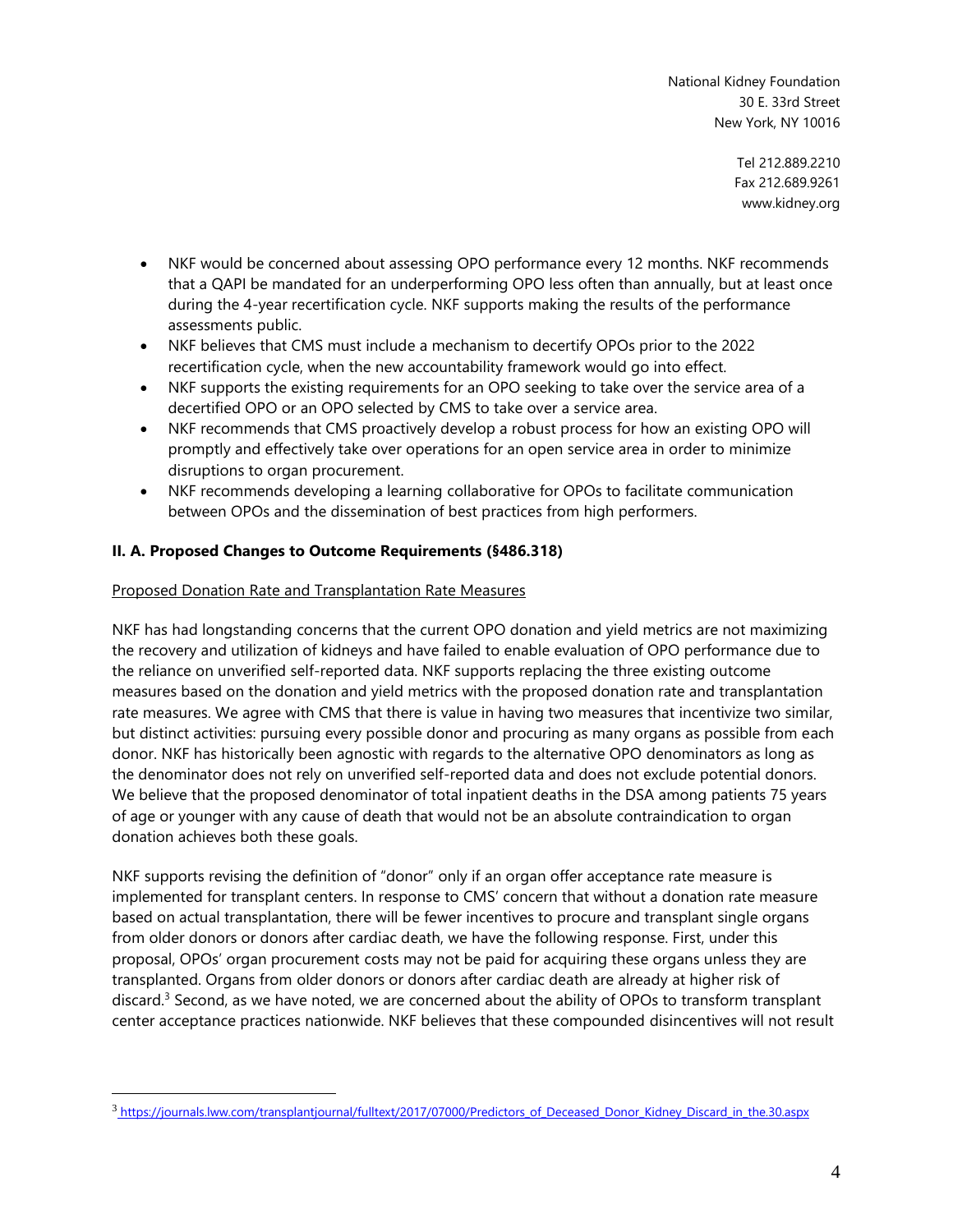> Tel 212.889.2210 Fax 212.689.9261 www.kidney.org

in OPOs seeking donors at the outskirts of donor potential, as CMS suggests, unless more s done to drive transplant centers to use higher risk organs.

#### Role of OPOs in Reducing Discards

NKF strongly disagrees with CMS' assertion that it is the OPOs' responsibility to ensure that "less than perfect" organs are transplanted instead of discarded. The recommendations from NKF's Consensus Conference to Decrease Kidney Discards are rooted in collaboration between OPOs, transplant centers, UNOS, CMS, and insurance companies. The conference paper advises that OPOs and transplant centers have a shared responsibility to reduce discards by strengthening OPO and transplant center cooperative QAPI efforts, improving communication between OPO and the accepting transplant surgeon, disseminating best practices, identifying local backups, and improving the process by which the surgeon is informed of the condition of the organ. <sup>4</sup> None of these recommended activities, and none of the recommendations put forth in the paper, fall to the OPO alone. Conversely, transplant centers are responsible for educating patients about accepting higher risk organs and engaging transplant nephrologists and renal pathologists to improve decision-making on organ offers. OPOs have neither the expertise nor the capacity to influence these endeavors on a large scale.<sup>5</sup>

#### Risk Adjustment

NKF agrees with CMS that the proposed denominator of the donation and transplantation rate measures of total inpatient deaths in the DSA among patients 75 years of age or younger with any cause of death that would not be an absolute contraindication to organ donation accounts for the clinical characteristics affecting donor potential and that no further risk adjustment is needed.

As this letter highlights, NKF believes there are numerous factors affecting transplantation practice that are beyond the control of OPOs. We agree that a risk adjustment methodology for factors that have a statistically significant impact on transplantation rates could be appropriate. We believe our shared goal, however, is not to accept current transplantation rates as they are, but to use the levers at our disposal to encourage OPOs and transplant centers to seek out and transplant every clinically valuable organ. In short, we do not believe that risk adjusting for factors affecting transplantation rates should come before other approaches to incentivizing more progressive organ acceptance practices by transplant centers.

#### Incentivizing High Performance

NKF agrees that OPOs have a critically important role in the transplantation system and should be held to the highest possible standards. We believe that establishing threshold donation and organ transplantation rates based on the lowest rate among the top 25 percent of donation rates and transplantation rates is appropriate and will help address the wide variation in OPO performance that is currently limiting

<sup>4</sup> <https://onlinelibrary.wiley.com/doi/10.1111/ctr.13419>

<sup>5</sup> *Ibid.*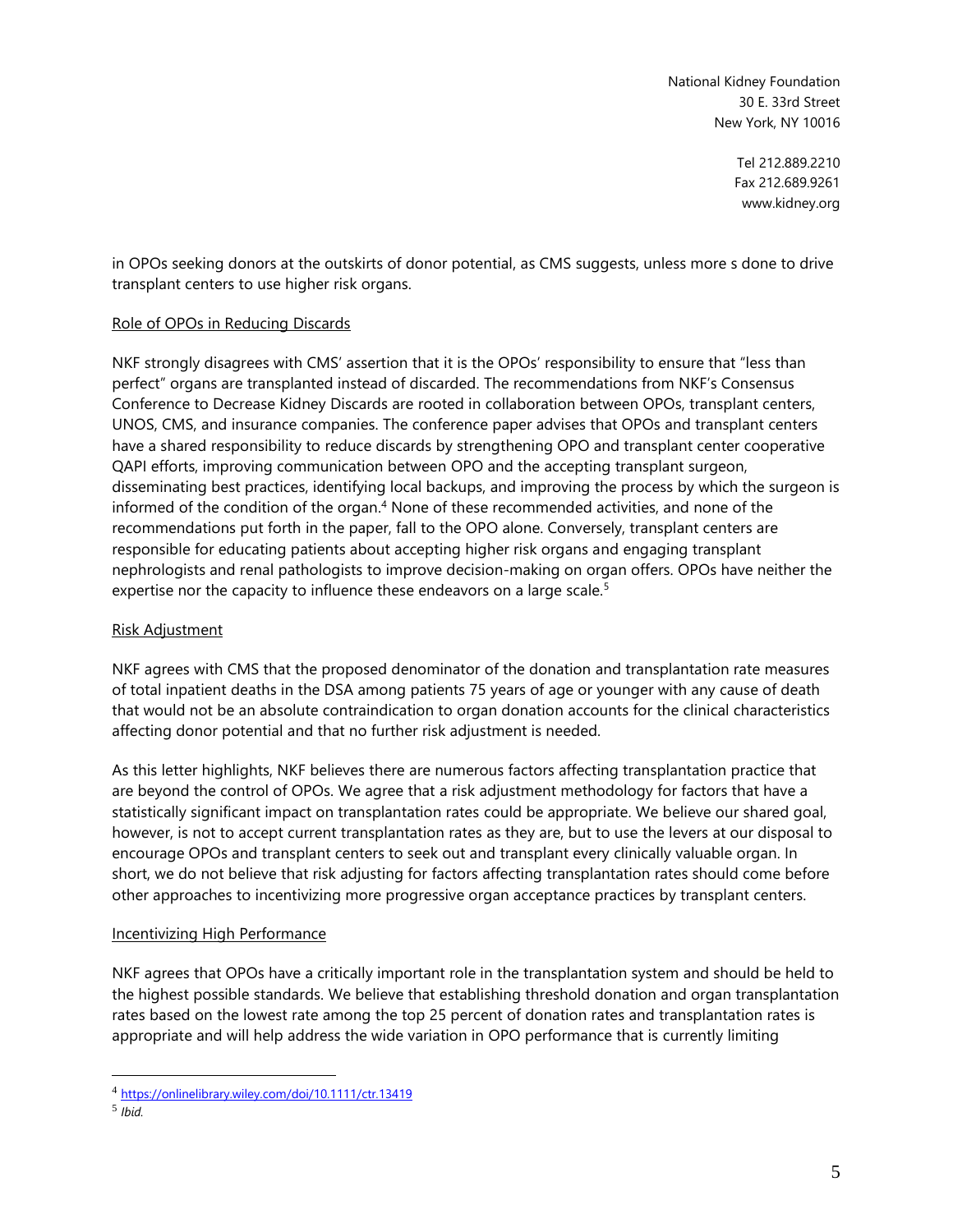> Tel 212.889.2210 Fax 212.689.9261 www.kidney.org

patients' ability to benefit from a transplant. NKF strongly affirms CMS' strategy to incentivize the system to continually achieve the highest donation and transplantation rates possible rather than relying on expected or average OPO performance. We do have reservations about conducting the outcome measure assessment every 12 months, which we believe constitutes a moving target that lower performing OPOs may not be able to reasonably reach. We are concerned this would lead to OPOs being decertified when they may be able to improve their performance given a fixed target and sufficient time to meet it. Assessing OPO performance on 18 or 36 months of data would give OPOs more time to improve their performance relative to a fixed benchmark. NKF applauds CMS for striving to leverage the proposed approach in order to make almost 5000 more organs available annually. It is these types of bold goals that will radically change kidney patients' clinical outcomes and quality of life. CMS' analyses demonstrate that these gains will come primarily from reducing discards. We would point out again that while we resolutely support the goal of "eliminating all inappropriate organ discards," we do not believe that realigning the incentives for OPOs can or should be the only approach.

NKF believes that it would only be appropriate to hold OPOs operating in noncontiguous States, Commonwealths and Territories to the same standard of performing at least as well as the top 25 percent of performers in the presence of an organ offer acceptance measure for transplant centers. Given the challenges that OPOs in these DSAs already face in placing organs within their DSA and the failures of the supply chain in transporting organs outside the DSA, there must be an expectation that the nearest transplant centers will accept less than perfect organs. Otherwise, these OPOs will not be able to meet the performance threshold and will be decertified. It is reasonable to expect that the challenges of expanding the boundaries of an existing OPO in the noncontiguous States, Commonwealths, and Territories would be exacerbated and the potential to disrupt organ procurement and transplantation especially high. NKF recommends exercising caution with regards to holding these OPOs to the 25 percent performance threshold.

#### **II. B. Proposed Changes to Definitions and Re-Certification and Competition Processes (§486.316)**

NKF supports continuing to rely on the language at §486.316 outlining the requirements that an OPO must meet in order to compete for an open service area and the criteria for selection of an OPO for an open service area. We have no objection to removing the requirement that an OPO being designated to a service area be contiguous to the open service area so long as the OPO can demonstrate that it can successfully educate and work with donor hospitals remotely.

We agree with CMS that the goal must be to ensure continuous coverage of a service area in the event an OPO is decertified. We are extremely concerned about the potential for disruption given that CMS estimates that between 7 and 33 OPOs could be decertified under the proposed rule. No OPO has ever been decertified and there is an according lack experience with the process. We strongly recommend that CMS work in collaboration with OPOs and other stakeholders to proactively identify how an existing OPO will rapidly add the staff, resources, and processes needed to take over operations for an entire additional service area. A period of transition where the decertified OPO phases out operations and the new OPO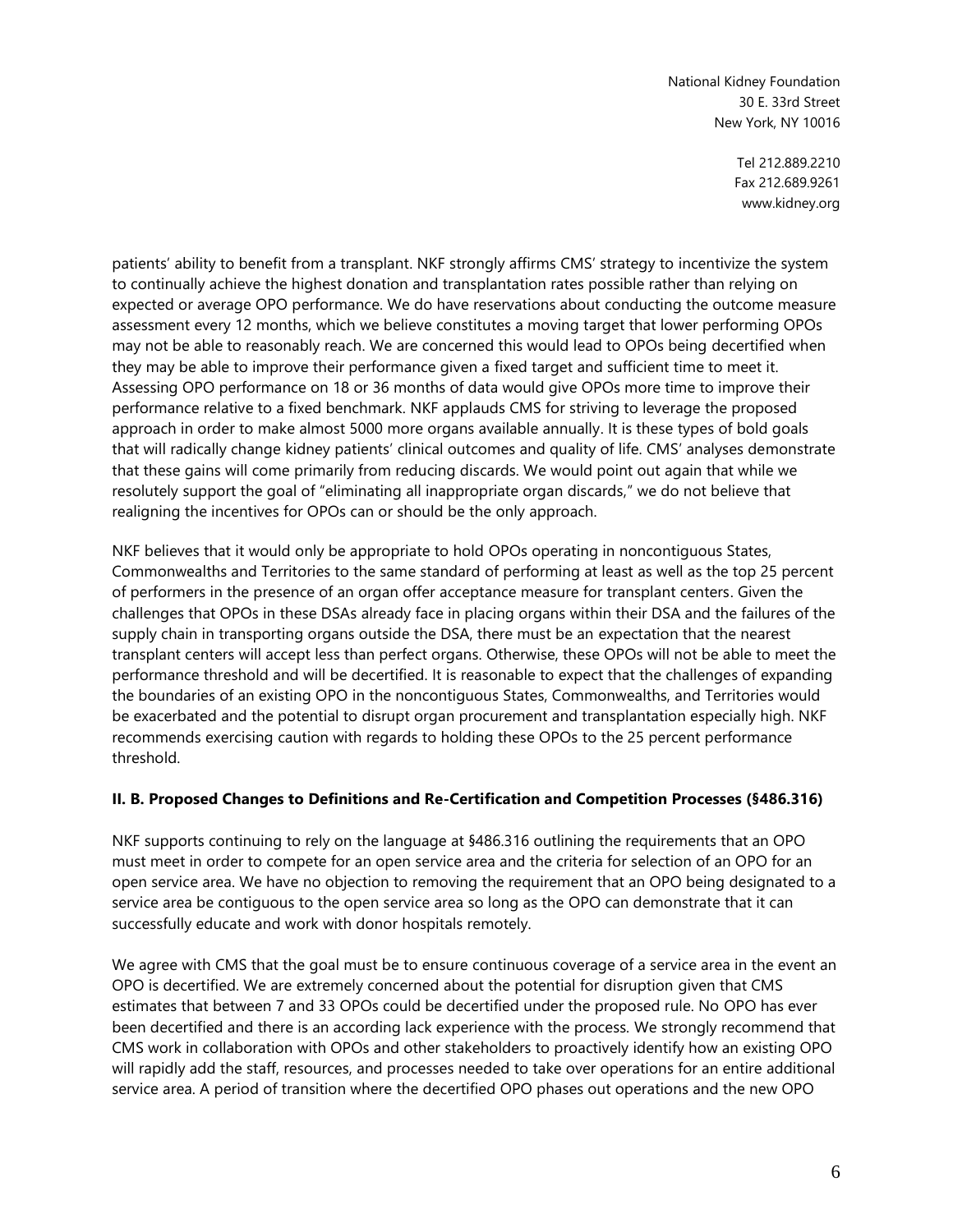> Tel 212.889.2210 Fax 212.689.9261 www.kidney.org

phases in operations may be appropriate. Additional resources from CMS to support the takeover of the service area may also be appropriate.

### **II C. Proposed Changes to the Re-Certification Cycle (§486.302 and §486.318) and Proposed Change to the Quality Assessment and Performance Improvement Requirement (§486.348)**

NKF agrees with CMS that an OPO's outcome measure assessment should be performed and made public periodically, however we are concerned that a requirement that an OPO evaluate its program and include processes to address poor performance in its Quality Assessment and Performance Improvement (QAPI) every 12 months that it falls below the 25 percent threshold may interfere with the OPO actually working to improve its performance. An 18-month QAPI cycle could strike the right balance between identifying OPOs that need to improve and providing them with an opportunity to do so. We agree that failure to meet the outcome measures in the final period, whether 12, 18, or 36 months, should result in decertification.

We emphasize the importance of including in the final rule a mechanism to decertify the lowest performing OPOs in the country prior to the 2022 recertification cycle. OPOs that have continually failed to meet their obligations to CMS are exacerbating the severity of the organ shortage and contributing to patient deaths on the waitlist. The majority of OPOs deserve the opportunity to improve their performance. Those that skirt their responsibilities to CMS, OPTN, and especially patients, do not.

NKF does believe that CMS has an obligation to help OPOs become high performers to the extent possible. The most effective way to do this is to hold both OPOs and transplant centers accountable for higher rates of transplantation. In addition, CMS should support OPOs in identifying opportunities for improvement and implementing changes. We additionally recommend that CMS develop a learning collaborative in order to improve relationships and communication between OPOs and to facilitate the dissemination of best practices from high performers.

NKF is grateful to CMS for its diligence in realizing the goals of the Advancing American Kidney Health initiative, particularly as they pertain to transplantation and the nearly 95,000 patients waiting for kidneys around the country. These kidneys, which will provide the gift of life to a waiting patient, are a national resource whose stewardship requires shared partnership, collaboration, and accountability. We encourage CMS to continue to consider multi-stakeholder solutions that reflect the interdependent nature of the transplant system. NKF would welcome the opportunity to partner with CMS on this urgently important work. Please contact Miriam Godwin, Health Policy Analyst, at [miriam.godwin@kidney.org.](mailto:miriam.godwin@kidney.org)

Sincerely,

CEO and transplant patient President

**Kevin Longino Holly Mattix Kramer**  Kevin Longino **Holly Mattix Kramer, MD, MPH**